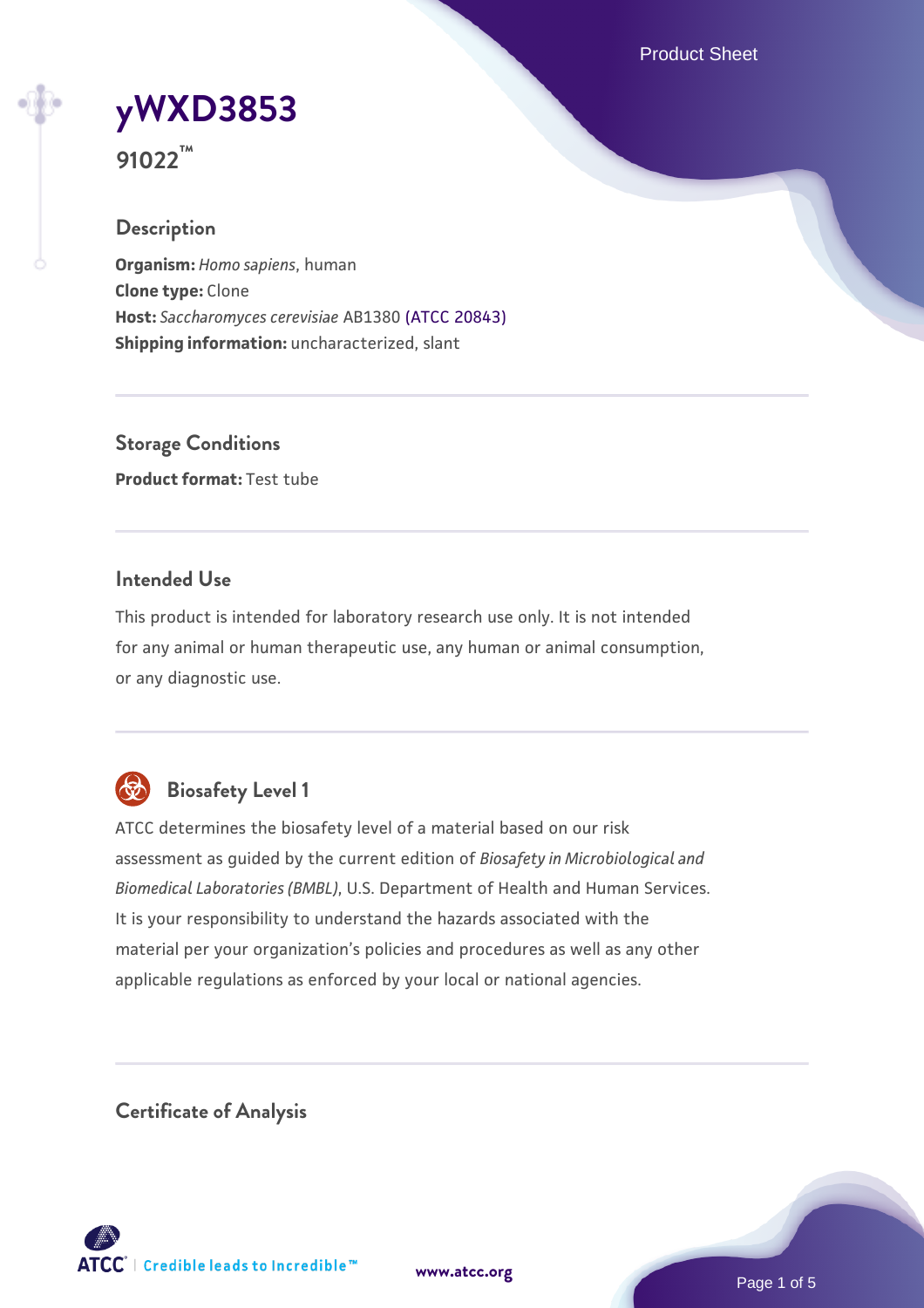#### **[yWXD3853](https://www.atcc.org/products/91022)** Product Sheet **91022**

For batch-specific test results, refer to the applicable certificate of analysis that can be found at www.atcc.org.

## **Insert Information**

**Type of DNA:** genomic **Genome:** Homo sapiens **Chromosome:** X X pter-q27.3 **Gene name:** DNA Segment, single copy **Gene product:** DNA Segment, single copy [DXS5370] **Gene symbol:** DXS5370 **Contains complete coding sequence:** Unknown **Insert end:** EcoRI

#### **Vector Information**

**Construct size (kb):** 175.0 **Intact vector size:** 11.454 **Vector name:** pYAC4 **Type of vector:** YAC **Host range:** *Saccharomyces cerevisiae*; *Escherichia coli* **Vector information:** other: telomere, 3548-4235 other: telomere, 6012-6699 Cross references: DNA Seq. Acc.: U01086 **Cloning sites:** EcoRI **Markers:** SUP4; HIS3; ampR; URA3; TRP1 **Replicon:** pMB1, 7186-7186; ARS1, 9632-10376

# **Growth Conditions**

**Medium:** 



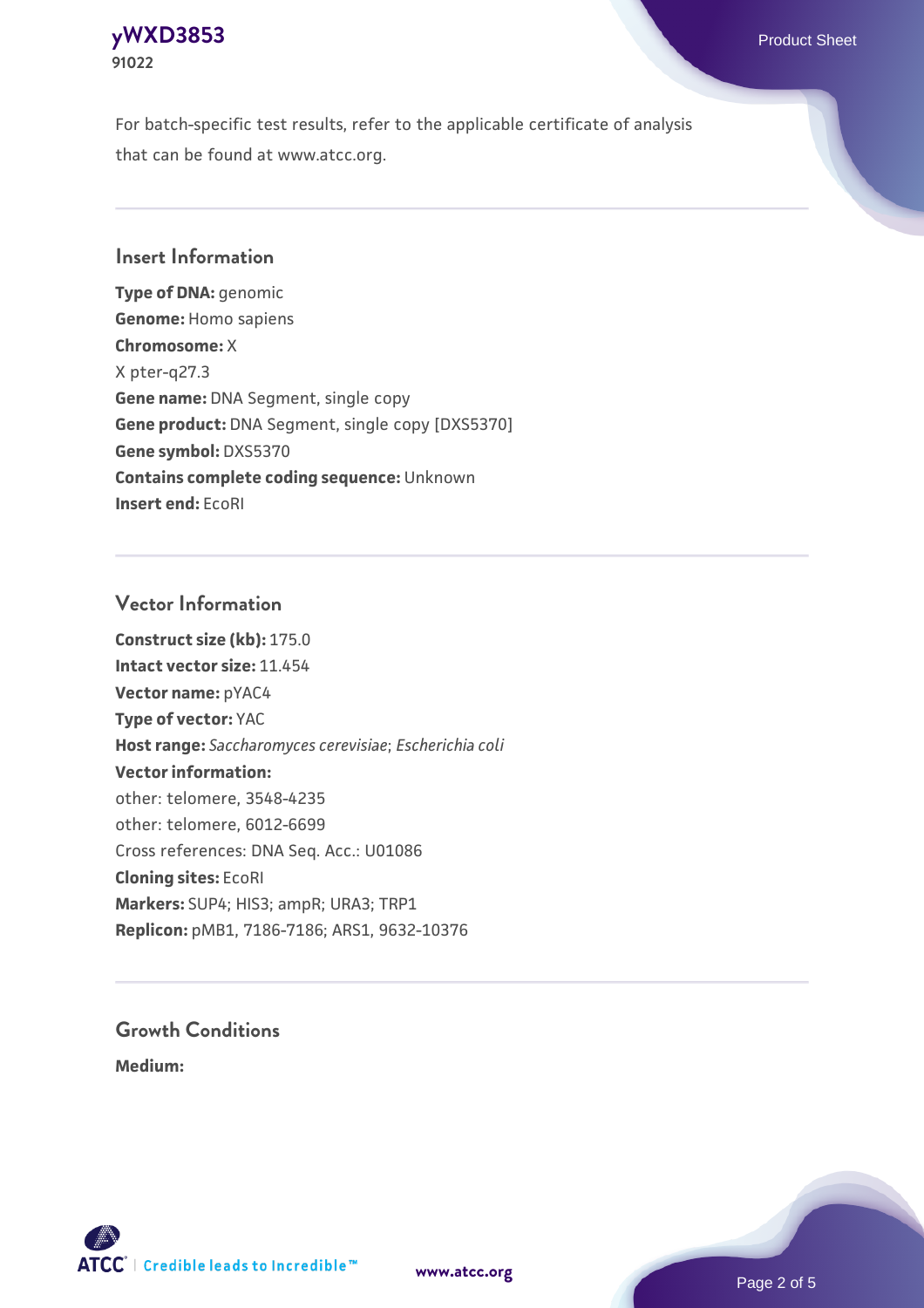#### **[yWXD3853](https://www.atcc.org/products/91022)** Product Sheet **91022**

[ATCC Medium 1245: YEPD](https://www.atcc.org/-/media/product-assets/documents/microbial-media-formulations/1/2/4/5/atcc-medium-1245.pdf?rev=705ca55d1b6f490a808a965d5c072196) **Temperature:** 30°C

#### **Notes**

More information may be available from ATCC (http://www.atcc.org or 703- 365-2620).

# **Material Citation**

If use of this material results in a scientific publication, please cite the material in the following manner: yWXD3853 (ATCC 91022)

# **References**

References and other information relating to this material are available at www.atcc.org.

# **Warranty**

The product is provided 'AS IS' and the viability of ATCC® products is warranted for 30 days from the date of shipment, provided that the customer has stored and handled the product according to the information included on the product information sheet, website, and Certificate of Analysis. For living cultures, ATCC lists the media formulation and reagents that have been found to be effective for the product. While other unspecified media and reagents may also produce satisfactory results, a change in the ATCC and/or depositor-recommended protocols may affect the recovery, growth, and/or function of the product. If an alternative medium formulation or reagent is used, the ATCC warranty for viability is no longer



**[www.atcc.org](http://www.atcc.org)**

Page 3 of 5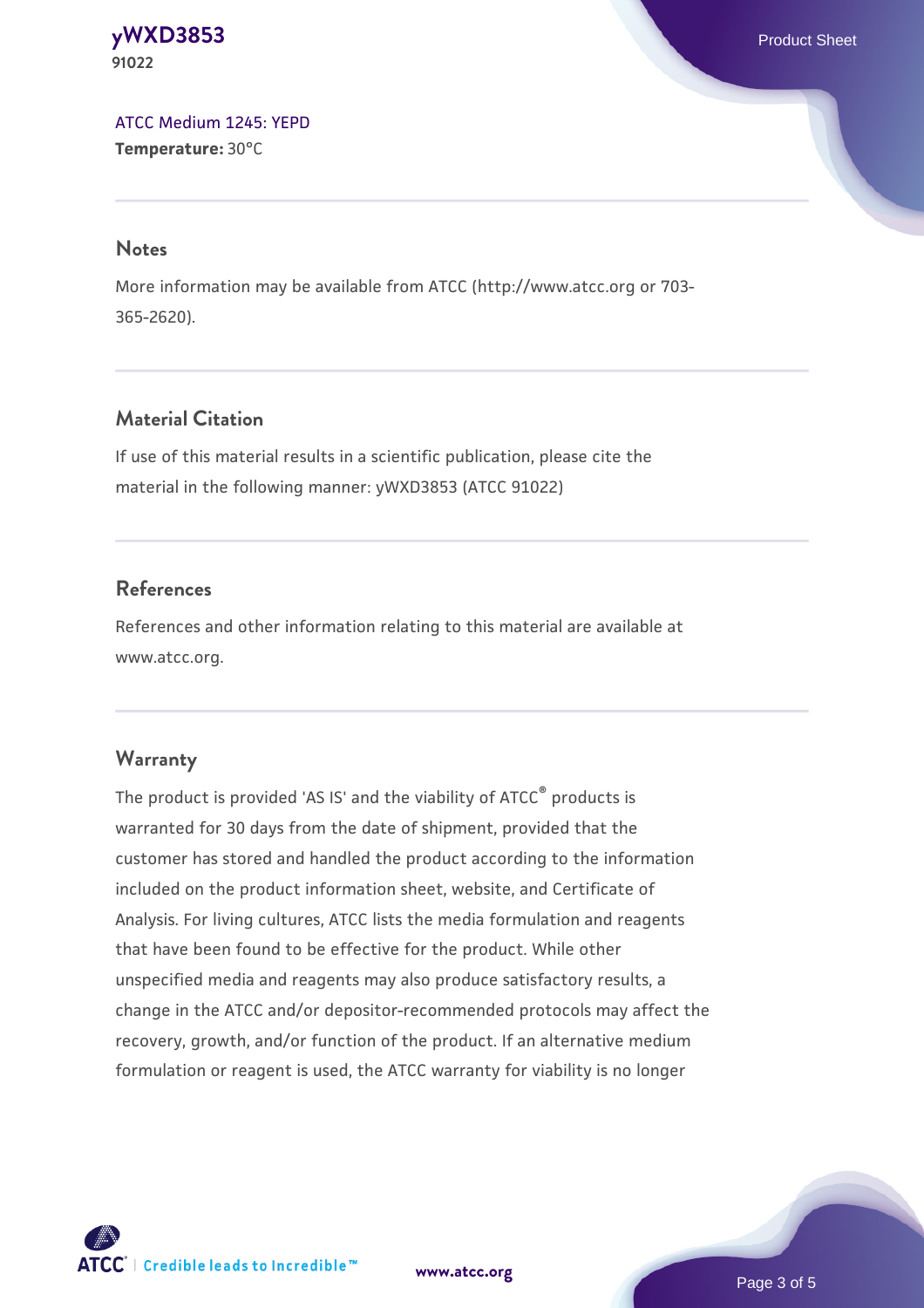**[yWXD3853](https://www.atcc.org/products/91022)** Product Sheet **91022**

valid. Except as expressly set forth herein, no other warranties of any kind are provided, express or implied, including, but not limited to, any implied warranties of merchantability, fitness for a particular purpose, manufacture according to cGMP standards, typicality, safety, accuracy, and/or noninfringement.

#### **Disclaimers**

This product is intended for laboratory research use only. It is not intended for any animal or human therapeutic use, any human or animal consumption, or any diagnostic use. Any proposed commercial use is prohibited without a license from ATCC.

While ATCC uses reasonable efforts to include accurate and up-to-date information on this product sheet, ATCC makes no warranties or representations as to its accuracy. Citations from scientific literature and patents are provided for informational purposes only. ATCC does not warrant that such information has been confirmed to be accurate or complete and the customer bears the sole responsibility of confirming the accuracy and completeness of any such information.

This product is sent on the condition that the customer is responsible for and assumes all risk and responsibility in connection with the receipt, handling, storage, disposal, and use of the ATCC product including without limitation taking all appropriate safety and handling precautions to minimize health or environmental risk. As a condition of receiving the material, the customer agrees that any activity undertaken with the ATCC product and any progeny or modifications will be conducted in compliance with all applicable laws, regulations, and guidelines. This product is provided 'AS IS' with no representations or warranties whatsoever except as expressly set forth herein and in no event shall ATCC, its parents, subsidiaries, directors, officers, agents, employees, assigns, successors, and affiliates be liable for indirect, special, incidental, or consequential damages of any kind in connection with or arising out of the customer's use of the product. While reasonable effort is made to ensure authenticity and reliability of materials on deposit, ATCC is not liable for damages arising from the misidentification or



**[www.atcc.org](http://www.atcc.org)**

Page 4 of 5